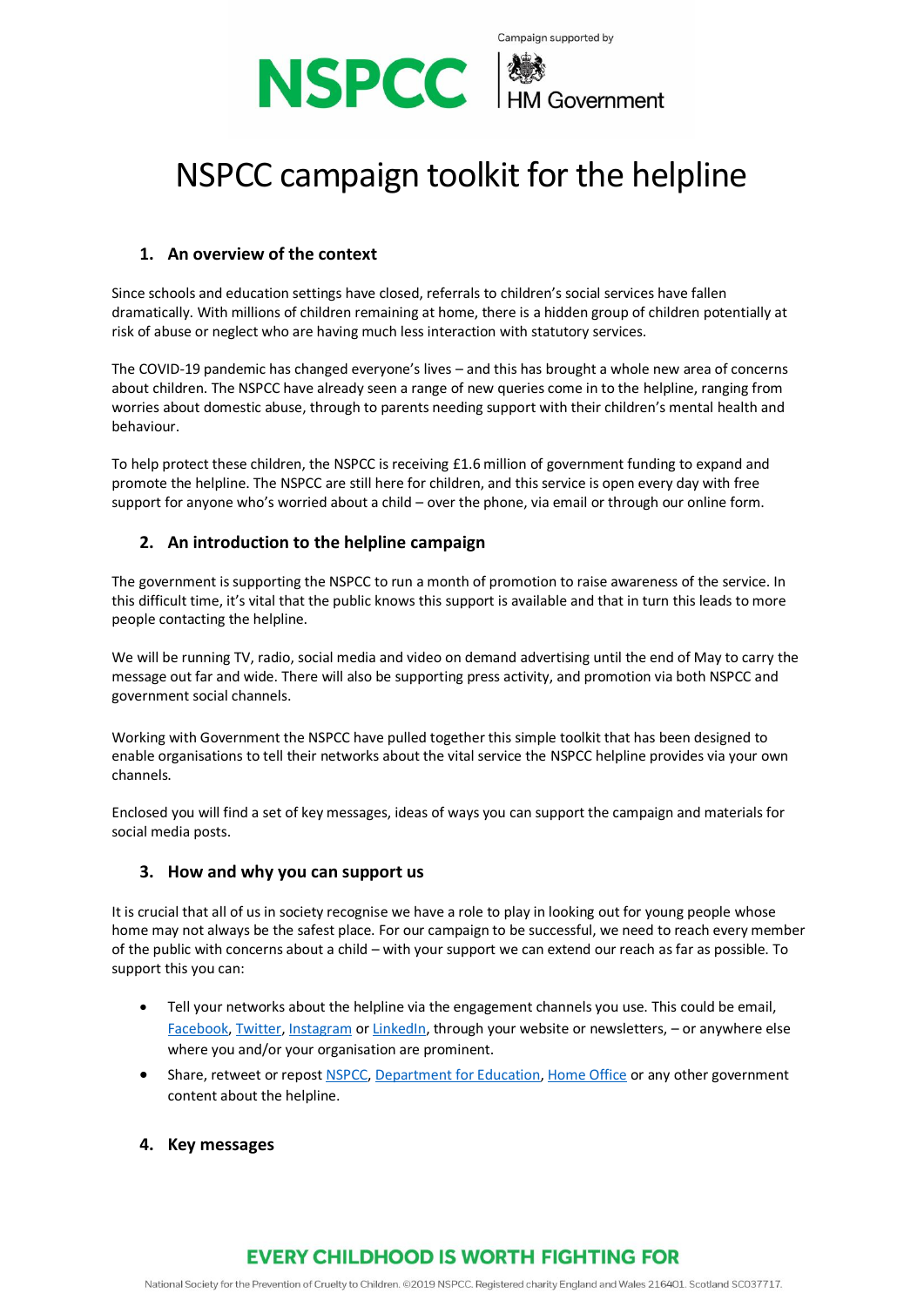

#### Overarching messaging:

- The NSPCC are still here for children, and still here to support you. If you're worried about a child, or need advice and support, talk to the helpline.
- Whether you want support and advice for adapting to family life in lockdown, or you're worried about a child, the NSPCC are here to help.
- The coronavirus has brought so many changes to our lives. But some things never change we're still here for children and still here to support you.

#### Concerns about another child

- Home isn't a safe place for every child. If you're worried, talk to the NSPCC. The helpline is free, and you don't have to say who you are.
- With schools closed and children spending more time at home, you might have spotted something that's worrying you. Talk to the NSPCC – they can help. It's free and you don't have to say who you are.
- If you're worried about a child, contact the NSPCC. They're still here for children and still here for you. The helpline is open 7 days a week.

#### Advice and support for my child

- Whether you're juggling childcare with working from home, or your children are feeling anxious about the coronavirus, the NSPCC have got tips and advice for you.
- Visit the NSPCC coronavirus hub for information and advice to support you and your children.

## **5. Suggested social posts**

#### Longer copy suitable fo[r Facebook](https://www.facebook.com/) an[d LinkedIn:](https://www.linkedin.com/)

- Home isn't always a safe place. Schools closing could put some children at greater risk of abuse and neglect and that's why we're supporting the NSPCC. If you're worried about a child or young person, or if you notice that something just doesn't seem right, the @NSPCC is here. You can talk to their helpline team who offer free support and guidance on 0808 800 5000 (8am-10pm Mon-Fri / 9am-6pm weekends) or you can email [help@nspcc.org.uk](mailto:help@nspcc.org.uk) 24/7.
- Now that we're in lockdown, sadly home is more dangerous than ever for some children. That's why we're supporting the @NSPCC who are still here if you need advice or support, or you're worried about a child or young person. Please call their helpline on 0808 800 5000 or email [help@nspcc.org.uk.](mailto:help@nspcc.org.uk)

#### Shorter copy suitable for all channels includin[g Twitter](https://twitter.com/home) and [Instagram:](https://www.instagram.com/)

- Home isn't always a safe place. Schools closing could put some children at greater risk of abuse and neglect. If you're worried about a young person, the @NSPCC are here. Call 0808 800 5000 (8am-10pm Mon-Fri/9am-6pm weekends) or email [help@nspcc.org.uk](mailto:help@nspcc.org.uk) at any time.
- For many people things are difficult right now, and that's why we're supporting the @NSPCC who are still here for children who need their support now more than ever. If you're worried about a child, please call their helpline on 0808 800 5000 or you can emai[l help@nspcc.org.uk.](mailto:help@nspcc.org.uk)
- Now that we're in lockdown, sadly home is more dangerous than ever for some children. That's why we're supporting the @NSPCC who are still here if you need advice or support, or you're worried

# **EVERY CHILDHOOD IS WORTH FIGHTING FOR**